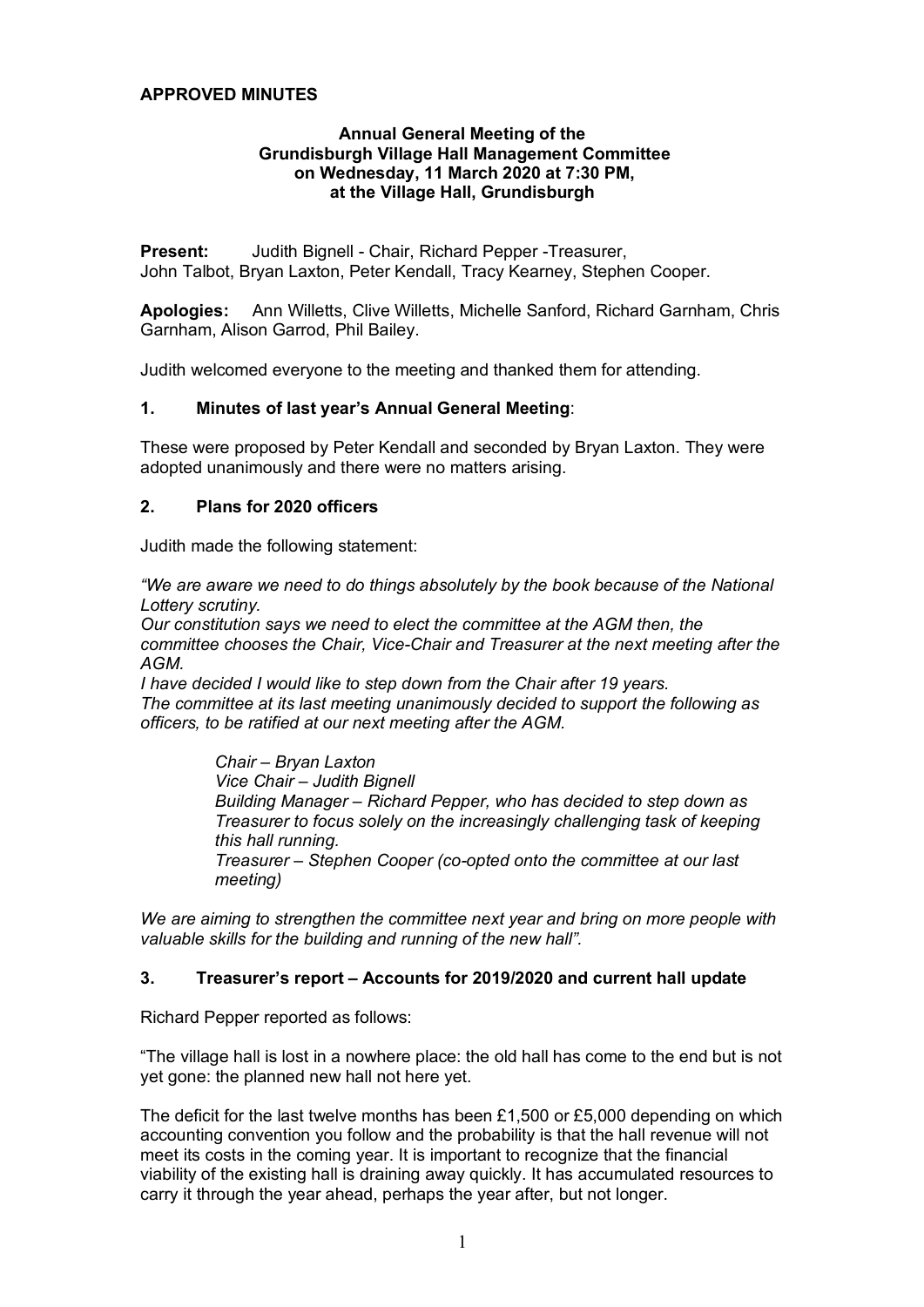Just under £1,800 was spent on essential maintenance over the past 12 months. It was essential only to keep the building safe and to, quite literally, stop bits falling off, but its overall condition is now poor and given its many faults there will be little justification for spending any more money on it. My recommendation to the trustees is that this building should close not later than 31<sup>st</sup> July 2021.

The choice for the village is therefore a new village hall or no village hall. If it were to be no village hall, then Grundisburgh would join an ever-growing list of villages that have lost this vital amenity. This hall will close, for reasons both financial and physical. It may yet close for a third reason: that as the charity is presently constituted, it might place the trustees under too great a personal risk. The trustees continue to work hard to create a new hall fit for the years ahead; this is the moment for the village to support them both financially and practically."

# **4. Finances for 2020/2021**

Stephen Cooper reported that it was his aim to make financial matters as easy as possible for moving from the current double entry bookkeeping to a linked, spreadsheet-based system for the accounts, and using online banking – BACS - and a system such as iZettle for booking. Reference was made to the Annual Report and Unaudited Financial Statements for the year ended 31 January 2020 which had been made available online and in hard copy form in Williams Stores prior to the meeting. The distinction between restricted and unrestricted funds was clarified, as was the difference between an independent examiner's statement and a full audit.

At this point a large bouquet of flowers was presented to Judith Bignell in recognition of her long service (and that of her husband, Richard Pepper) which was gratefully accepted by her with much applause from the entire company. Small individual gifts were also made to each of them as mementos.

## **5. New Hall Update**

Bryan thanked Tracy Kearney and Michelle Sanford who had recently stepped down as trustees and commented that their support, engagement and energy had been important to the committee during their time as trustees and they would be missed.

Bryan emphasised that this was going to be a particularly important year during which we needed to (a) achieve the necessary funding and (b) decide how we operate a new hall.

Bryan explained this project had been 30 years in the making and that it takes a whole village to build a village hall. Funding by the village had so far achieved more than £11,000 from events and contributors

There had been a lot more engagement with the community as a whole, but specific elements in particular.

## **Engagement**

User Groups - The VHMC had engaged more with the PCC and the Bowls Club, both of whom now have trustee representatives on the VHMC (Clive Willetts and Heather Langdon). In addition the WI had been approached and agreed that although (for reasons of personal liability) Barbara King, the Grundisburgh WI President did not wish to join as a trustee, she wanted to attend meetings as a guest, without voting. These three groups were warmly welcomed back and their views and involvement were much appreciated.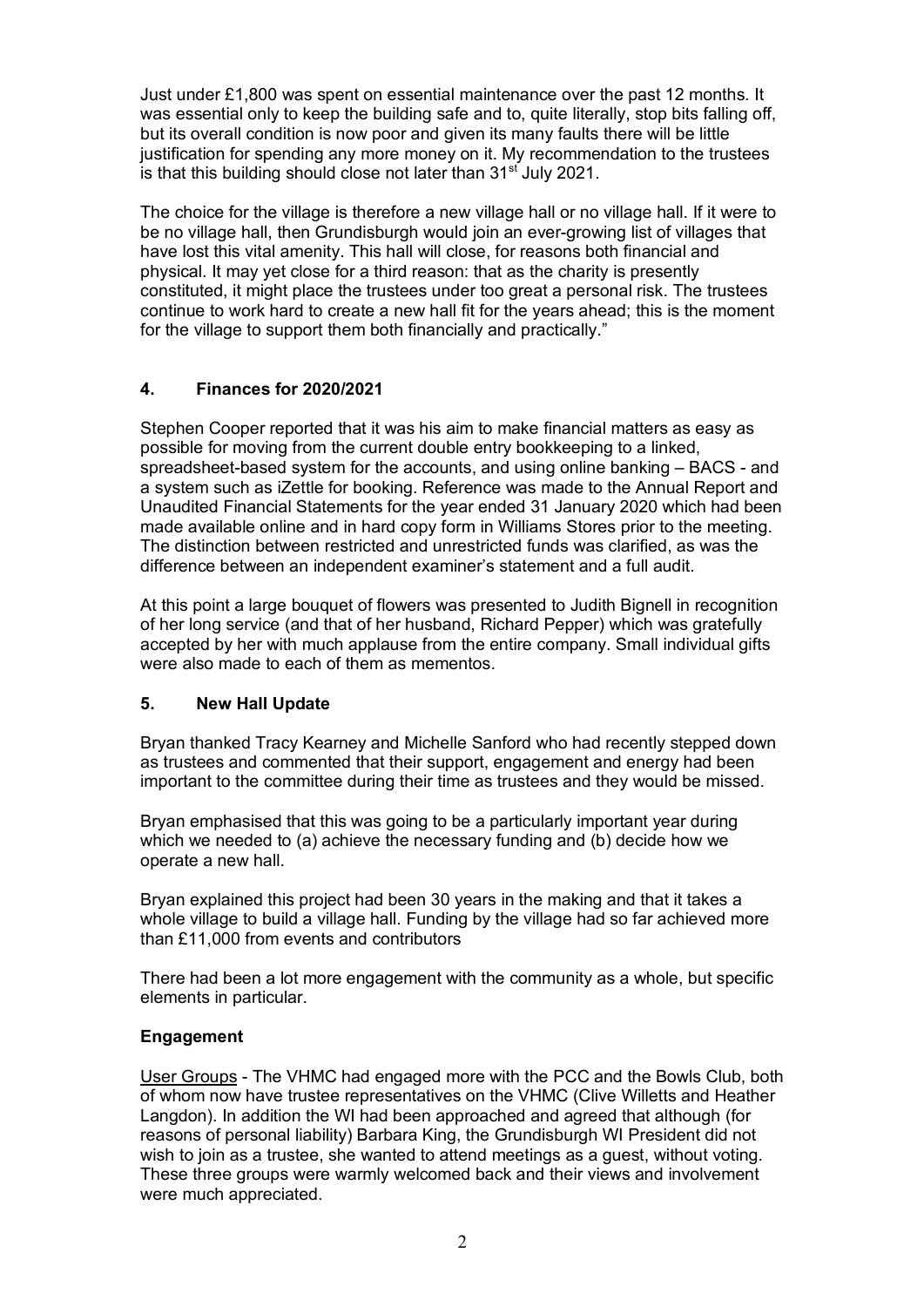Community/Fund raising - A lot of events had been held in the last 12 months to both engage with people and also to raise funds for the new hall. Ten events had been held raising over £3,300 involving hundreds of people – Lynda Bridges and Heather Langdon had organized a number of cakes sales, Adam Kearney and others organised a New Year's Eve disco, Stephen Newton and others had organised a very successful and popular Tea Dance recently, Sarah Cavanagh and John Richards were thanked for their part in organizing a number of Grundisburgh Symphony Orchestra events, Jenny Sewell had run a safari meal and Will Barber and Richard Pepper had organised the first (hopefully of many) village cycle rides. In addition, very valuable donations of £500 had been made by each of the Folk Dance Club, GADS and Upbeat! The Noble Rotters had made a donation of £100 and The Horticultural Society had donated very substantial sum of £2,500. There are also a number of future events planned to continue the engagement with the community and raise much needed funds, including a Pudding Evening, contributions from local gardens in the NGS scheme, a Cake Stall at the Village Show and another Village Cycle Ride.

Each of these sums raised had been doubled up by the Match Funding that a handful of generous local individuals had created which gave up to £50,000 of funding to match any other funds raised by other people's efforts. Bryan thanked those who had made the significant personal pledges to create the Match Funding.

Other people engagement - Engagement and support has come from Andrew Jolliffe, our local Communities Officer and Colin Hedgley & Tony Fryatt our District Councillors.

Will Barber (Caption Design), who has been designing the new village hall website (for a fee at reduced charity rates), described how the new website will provide detailed, geographical information from those who visit it, and will include an automated online booking system for hiring/renting the hall, giving a real audit trail with the advantage of eliminating cash. The system will be able to migrate from the current to the new hall when it opens.

Bryan stated that he believed that a considerable amount of momentum had built up during the year and that the committee had worked hard to bring the community with it on the journey to building a new village hall.

#### **2020 Tasks**

Bryan Laxton continued the update, describing the considerable amount of work to be done in the next 12 months or so, including running the VHMC differently. This involved creating new working groups, including: a) conversion to a Charitable Incorporated Organisation (CIO), b) new building project, c) internal layout, d) kitchen design and e) new hall business plan.

Given that even now some 7,000 people visit the hall in a year, it is likely that this will exceed 14,000 when the new hall is established. The need for a business plan working group is critical to make a sensible projection of future income, use and costs. Proposed members include John Talbot, Stephen Cooper and David Keates. John Talbot explained the way in which the new Business Pan working group would operate.

## **National Lottery Grant**

Bryan was commended for his hard work on the National Lottery grant; he referred to the 73 page, 27,000 word application and to his research on other recent village hall projects from whose leaders he had received considerable, helpful information. Bryan confirmed that we were still waiting for a decision from the National Lottery.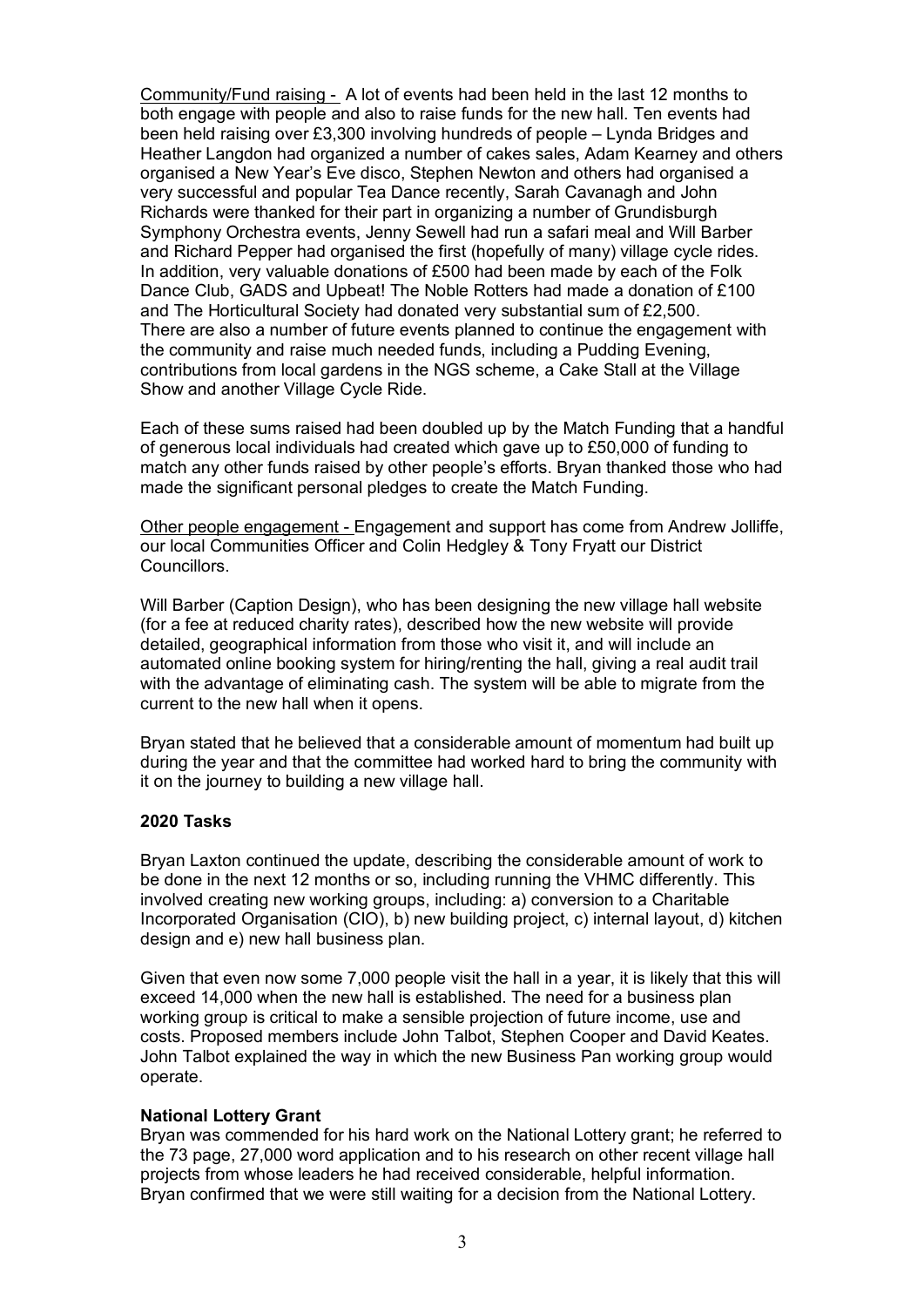### **Use of the new hall**

Bryan said that in the preparation of the National Lottery application and in discussion with many other halls, it had become apparent that it was key that the community use the new hall for additional purposes in addition to the current main users. There are quite a number of people in Grundisburgh who live "on the margins" and he had been personally motivated to make the extra effort to help these people and these groups.

In connection with the National Lottery application he highlighted the assistance he had from the Rev Canon Clare Sanders, whose report (presented by Judith Bignell) is reproduced below:

*" I am sorry I am unable to be with you this evening – wearing my Rural Dean's hat, I am hosting the Woodbridge Deanery Lent Lecture elsewhere!*

*Over my time in the village, which is 15 years this summer, I have been enormously aware of just how much goes on in the village and how much happens in the village hall. At my licensing service in 2005, the "bunfight" which followed the service took place here; I've attended numerous funeral teas; celebrated several significant birthdays; laughed my way through many village pantomimes; shivered in the cold on Thursday evenings while on Youth Club duty; sat through Annual Parish Meetings and attended consultation events about the dreaded northern bypass and housing proposals.*

*This village hall is well used, but past its sell by date – and I am just sorry that I won't be around to enjoy being able to attend events and happenings in the new village hall- because this village needs and deserves the best we can offer in terms of community facilities. Grundisburgh is a village where so much goes on - it has a fantastic community ethic.*

*What I think I have become even more aware of in the past few years, however, is the need that exists to serve families and carers in homes where there is ill health and dementia, and have a warm and welcoming place to provide for them with easy access; the same applies to those who live on their own and the opportunity to meet together in pleasant surroundings; I'm aware of the issues that arise from rural isolation and over the last few years of families in the village in need of help from the Food Bank and in need of debt advice.* 

*I know there are other groups in Suffolk keen to run sessions for those with specific needs and serving a wider community base than just Grundisburgh as a village – such as the local Domestic Abuse Champions who have said: "We would be very interested in using the village hall as a venue for our Domestic Abuse Champions training. We tend to have approx. 25 delegates per session, it runs over two full days. I would envisage being able to host one 2 day course every six months or so. They have nowhere to the immediate north of Ipswich that they can use".*

*The church , now working together as a group of 9 parishes, I hope has done its bit in responding to some of these needs, but as you know it has taken 14 years to get to the point of getting toilets installed – God willing I may still be able to make the first flush before I retire – but we haven't got a hall - use of the parish room yes - but that is limited in its scope and so I wish my successor – whoever that might be - joy in being able to forge a partnership with the new village hall and take forward initiatives in serving local needs.*

*Clare Sanders"*

Graham Parker, founder of Charity Fundraising Ltd, described the background to his advice on the National Lottery bid, in particular the building into it of the needs of individuals and families in need and on the edge who exist in the village, but who are often not visible. Graham believed that his team would help in raising not only capital,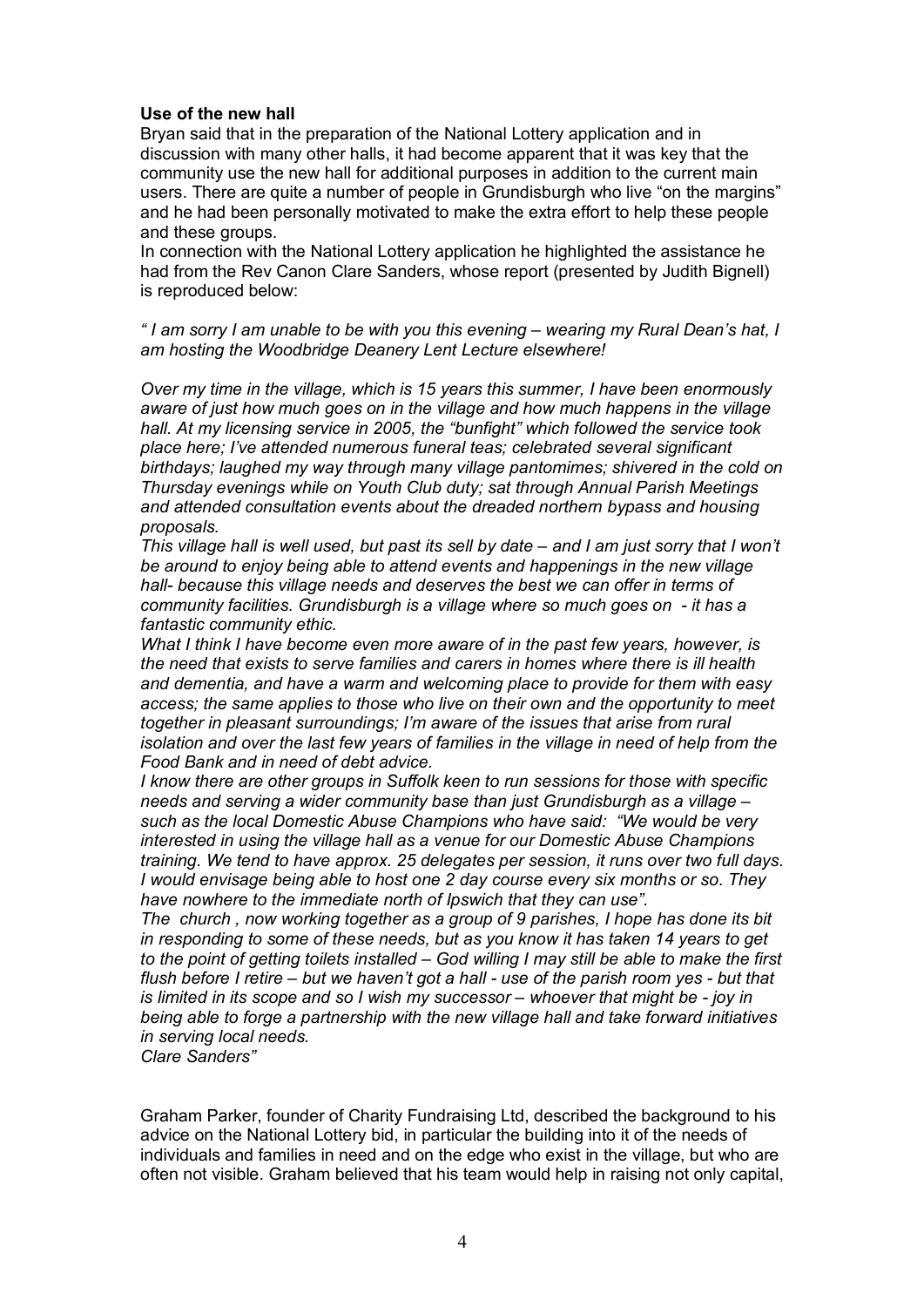but also revenue funding and confirmed it had been engaged by the trustees to advise on fundraising and to make various applications.

## **Current Funding**

Bryan summarized the approximate funding so far:

£250k cash £250k current site value with outline planning £100k match funding £200k possible Big Lottery £800k

This sum of £800,000 will enable only a modest sized hall to be built, but the advice of many experienced recent new hall project leaders was to build as big as you can on the basis that you can never have too much space and a new hall will attract a lot more uses and users than you imagine. Bryan confirmed the latest cost estimate of the hall for which we have planning consent is approx. £1m.

Delaying the build is not a feasible option; each 12 month delay could increase the costs by the rate of building inflation and add approximately £20,000 to the build costs.

### **Options**

Assuming we get the National Lottery grant, but failed to raise any further significant monies, Bryan set out the options he believed we had:

- 1. Build a smaller hall costing £800k
- 2. Build the Planning consented hall, but delay non-essential works
- 3. Borrow some money e.g. £200k from the Public Works Loan Board

Bryan promised that the VHMC would consult the village ahead of taking the decision as to which option to pursue. There would need to be public presentations and open discussions to explain the details as well as the pros and cons of each option.

Updated calculations had been undertaken for a long term loan and if a 25 year loan of £200,000 was considered with the PWLB, this would result in a council tax increase of £18 per annum for a Band D house, and £12 for a Band A house. These both represented an increase of around 1.05% in each household's council tax bill and involve repaying a total of £300k over 25 years.

#### **Questions**

Questions and comments followed from Steve Newton, Alistair Turk (who suggested) "build as big as you can" from his experience in another village, John Richards, Andy Redman on the PWLB process, Paul Whittingham on the time frame, and Heather Langdon on the allocation of the current fundraising events.

Graham Parker emphasized the importance of evidence provided by the questionnaires devised by his company which would provide strong support to any grant awarding bodies. The attendees were encouraged to complete these.

#### **6. User Group Nominations**

Heather Langdon is the new rep for the Bowls Club, joining today as a trustee. Barbara King is the new WI rep who wishes only to be a guest on the committee.